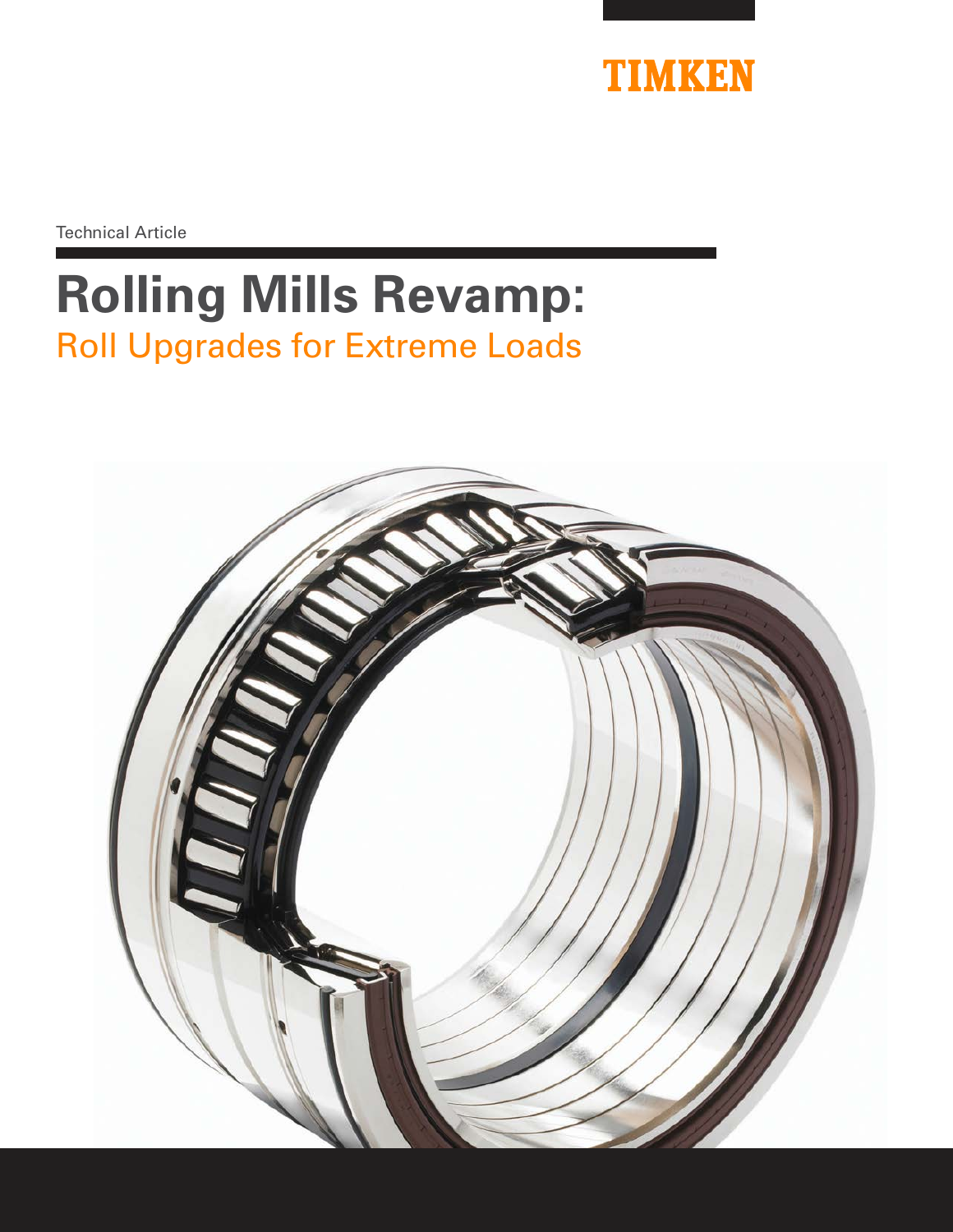

### **Table of Contents:**

| <b>Introduction</b>                                       | 2  |
|-----------------------------------------------------------|----|
| <b>Theoretical Considerations</b><br>of Roll Upgrades for |    |
| <b>Extreme Loads</b>                                      | 3  |
| <b>Bearings with Reduced</b><br><b>Cross-Section</b>      | 5  |
|                                                           |    |
| Case Study -<br><b>Existing Solution and</b>              |    |
| <b>Problem Description</b>                                | 6  |
| <b>Case Study - Timken</b>                                |    |
| <b>Roll Upgrade Solution</b>                              | 9  |
| <b>Summary and Conclusions 11</b>                         |    |
| <b>Acknowledgements</b>                                   | 11 |
| <b>References</b>                                         | 11 |

### **Rolling Mills Revamp:**

Roll Upgrades for Extreme Loads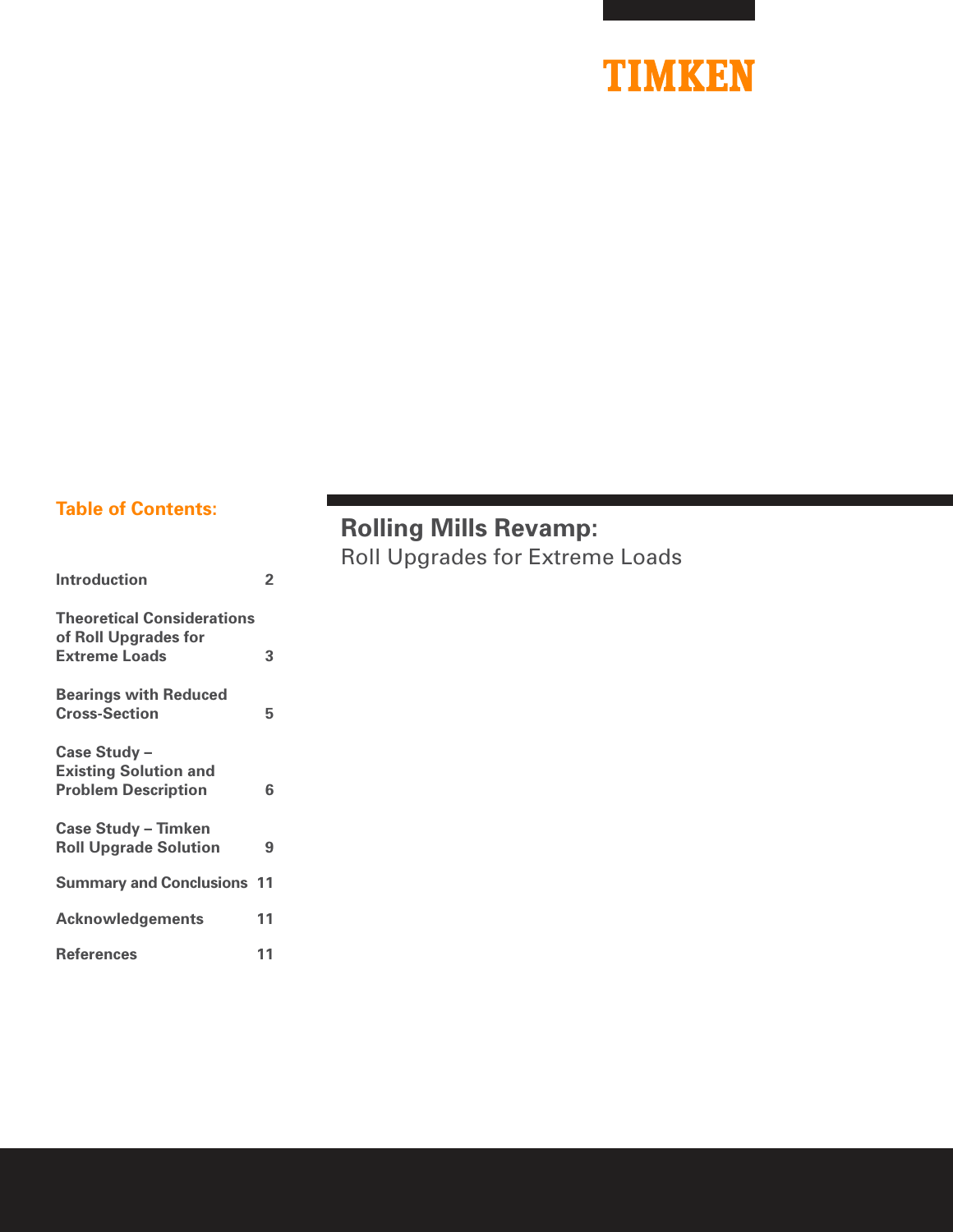### NIMKEN

#### **Introduction**

#### **Market Overview**

Today's rolling mill market environment can be characterized by low investment in new equipment and higher requirements for output. The mills are getting older, but to increase productivity, their operational loads are becoming much heavier. These extreme conditions, along with old and obsolete roll designs, contribute to many of the roll neck failures that occur in 2-HI mill work rolls or 4-HI mill back-up rolls. As a consequence, the market is demanding a rolling mills revamp to mitigate roll neck breakage in the fillet ring area under severe loading conditions. The choice of bearing selection can play an important and beneficial role in establishing a successful revamp solution.

#### **Technical Overview**

Rolling mills represent an extremely demanding application for both bearings and rolls, which must perform under high operating temperatures, loads and speeds.

During the rolling process, the roll rotates and, simultaneously, the load is applied through the bearings on the semi-finished strips. One point on the roll neck supports mainly tensile stress with a maximum value  $\sigma_{\scriptscriptstyle\rm max'}$  while the point found diametrically opposite supports a compressive stress with a minimum value  $\sigma_{\min}$ . When the roll rotates 180 degrees, these two points change position and stress, and the tension progresses from  $\sigma_{\sf max}$  to  $\sigma_{\sf min}$  = - $\sigma_{\sf max}$ . Over time, the material stress on these points varies many times between these two limits (one full variation per rotation), as shown on the graph in Figure 1. As a result, the area of the roll neck between the bearing and the barrel (the fillet radius area) is subjected to alternant symmetrical cyclical bending stress that fluctuates with the roll's rotation. A careful evaluation is required to determine the maximum allowed stress and manage the geometrical features of the transition between the roll neck and barrel diameters (i.e., step chamfers and fillet radii) in order to control the effect of stress concentration.



Figure 1: Roll bending stress.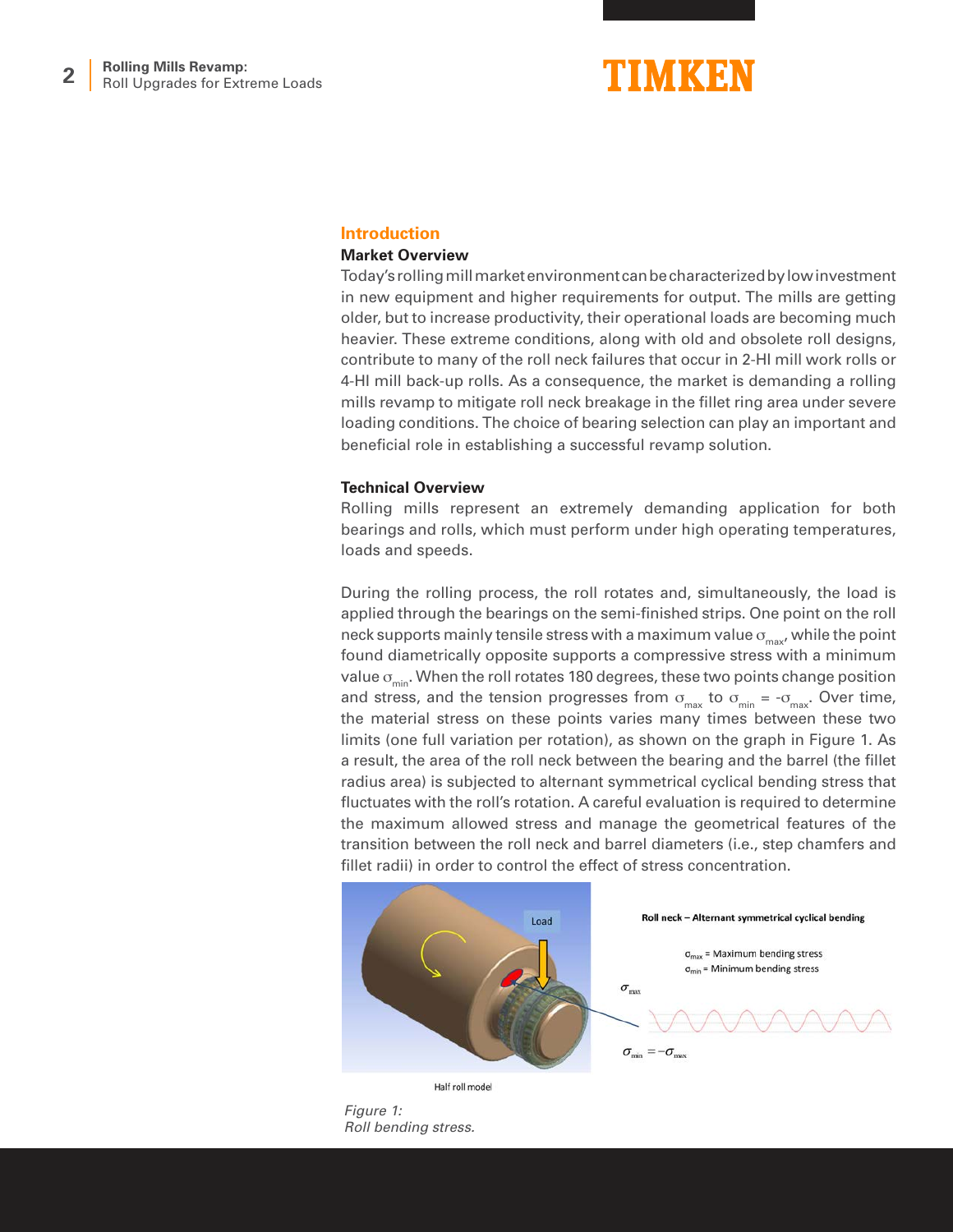

### **The Timken Company solution for revamping heavily loaded roll neck bearings**

The Timken Company offers the following roll neck solution engineering support for revamp projects:

- 1. Roll design optimization by maximizing the roll neck diameter
- 2. Design support for a compounded roll neck fillet radius
- 3. Selection of bearings with reduced cross section (larger bore, same outer diameter\*, same or smaller overall width and special features to maintain or increase bearing load rating).

\*The revamp solution assumes that the same chocks will be used, which requires bearings with the same outer diameter.

### **Theoretical Considerations of Roll Upgrades for Extreme Loads**

### **1. Roll Design Optimization**

a. Roll neck diameter optimization

In heavily loaded rolls, which often run at slow speeds, a larger neck diameter is needed to cope with the higher bending stress. Based on this need, a conventional heavy-duty bearing size (represented by bearing A in Figure 2) may not be suitable. For these high-load applications, reduced section bearings are suggested (represented by bearing B) with the same outer diameter as the heavy-duty bearings, but with a larger bore. These reduced section bearings offer an increased neck to barrel ratio  $(d/D \sim 68$  percent) and, whenever possible, a smaller bearing width that also reduces the axial distance between the screw-down load line and the barrel face. The increased roll neck outer diameter and reduced bending moment improve the performance capability of the roll neck under extreme loads.



Roll diameter optimization.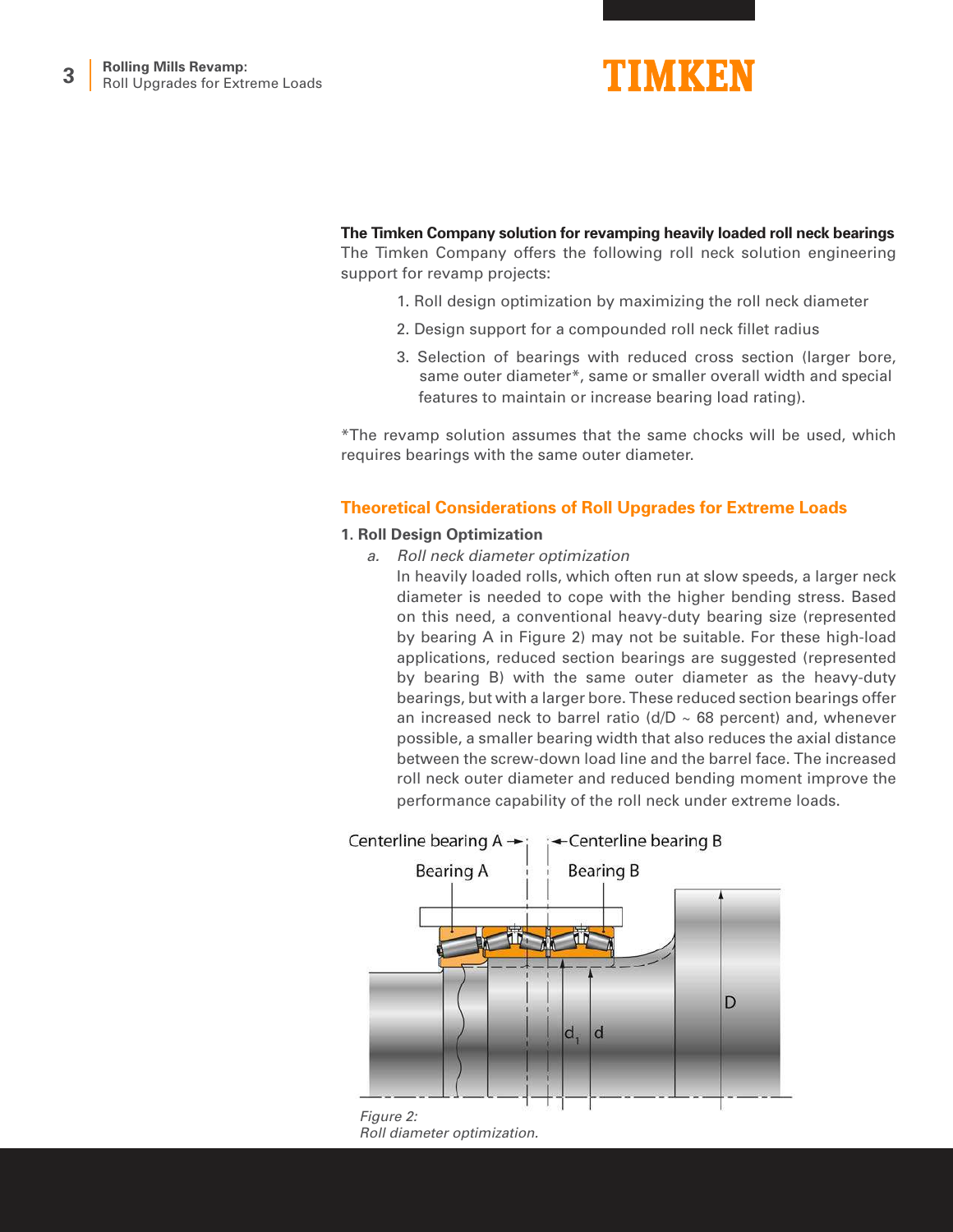

b. Replace existing fillet radius with a compound fillet radius

Traditional roll neck designs often use a simple radius in the fillet area. Timken's long experience in the steel-making industry indicates that this solution may be inappropriate for heavily loaded mills, and recommends replacing the simple radius with a compound fillet radius. Compound – or two-radii – fillets are recommended because they offer favorable stress distribution across the fillet radius. Figure 3 shows the development of the compound radii fillet from two predetermined fillet length and height dimensions  $r_a$  and  $r_b$ , respectively, with the purpose of reducing roll neck maximum stress. The length and height of the fillet radii  $r_c$  and  $r_d$  can be determined using the following formulas:

$$
r_c = r_a + \frac{(r_a - r_b)^2}{2(r_b - r_d)}
$$
 
$$
r_d = \frac{4r_b - r_a}{3}
$$

- $r_a$  = Fillet length ( $r_a$  is less than 2.5  $r_b$  for practical purposes)
- $r_b$  = Fillet height
- $r_c$  = Major radius of compound fillet
- $r_d$  = Minor radius of compound fillet

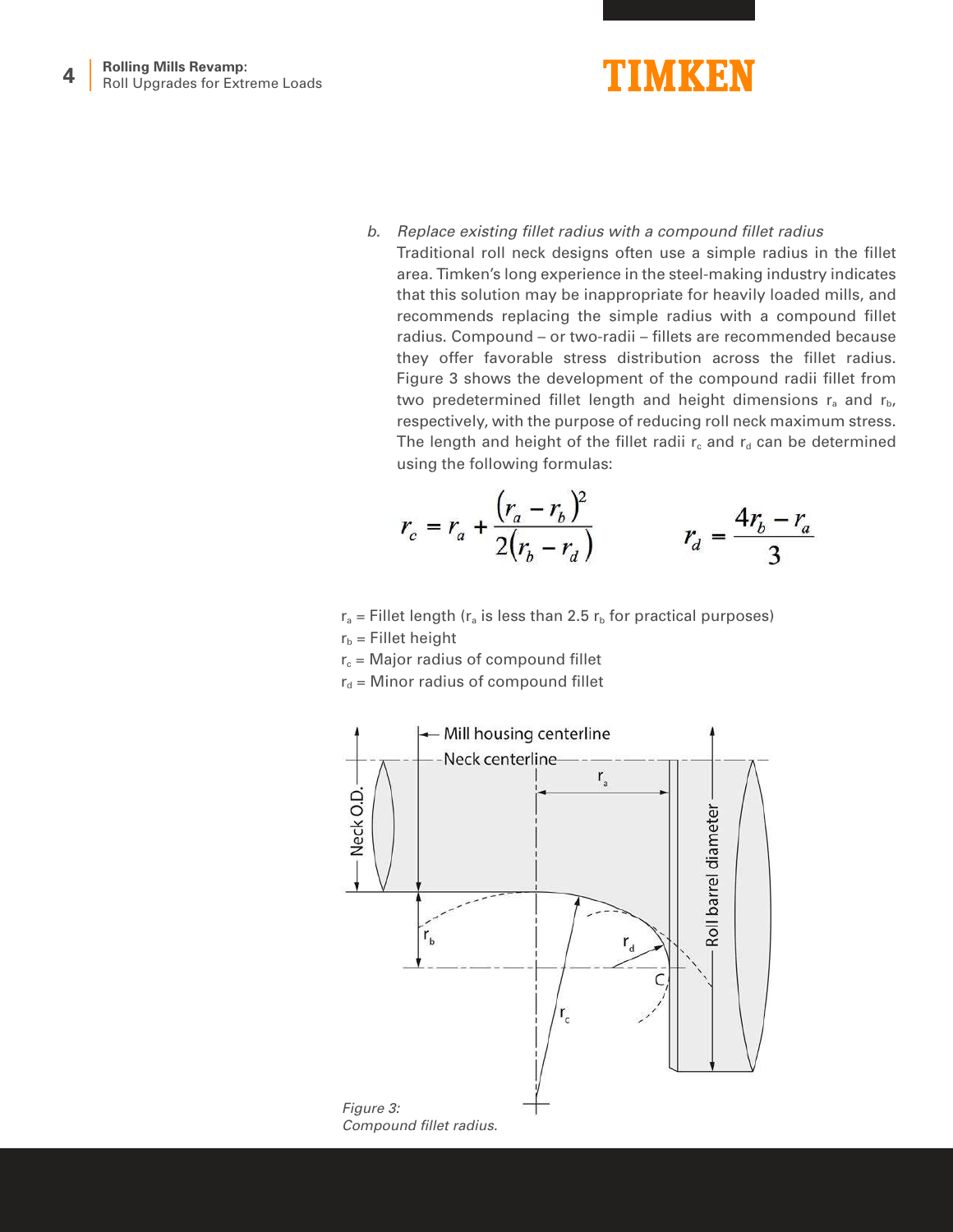

#### **Bearings with Reduced Cross Section**

Timken engineers use sophisticated, application-focused computer programs to model applications and operating environments, producing specially designed bearings that yield longer life. To maximize bearing performance in tough operating conditions, Timken has developed the DuraSpexx® Power Rating Series of bearings. DuraSpexx bearings feature a modified design that offers enhancements to improve bearing life in demanding applications with harsh environments. DuraSpexx bearings are ideal for heavy-load industrial applications such as rolling mills and gear drives. The enhanced features and reduction in cross-section of these bearings result in higher bearing ratings. DuraSpexx leverages Timken technical design knowledge to achieve a 23 percent bearing dynamic rating increase, resulting in fatigue life increase versus the standard Timken bearing, as shown in Figure 4.



Figure 4:

Comparative life results for the DuraSpexx® Power Rating Series vs. standard Timken bearings within the same envelope.

### **DuraSpexx Design Attributes**

- **Enhanced steel materials** with improved cleanliness and modified inclusion shape to reduce inclusion-related damage.
- **Surface finishing** options to reduce peeling and fatigue in high temperature and thin lubricant-film environments.
- **Profiled geometry** to optimize contact stress distribution under high loads and/or misalignment.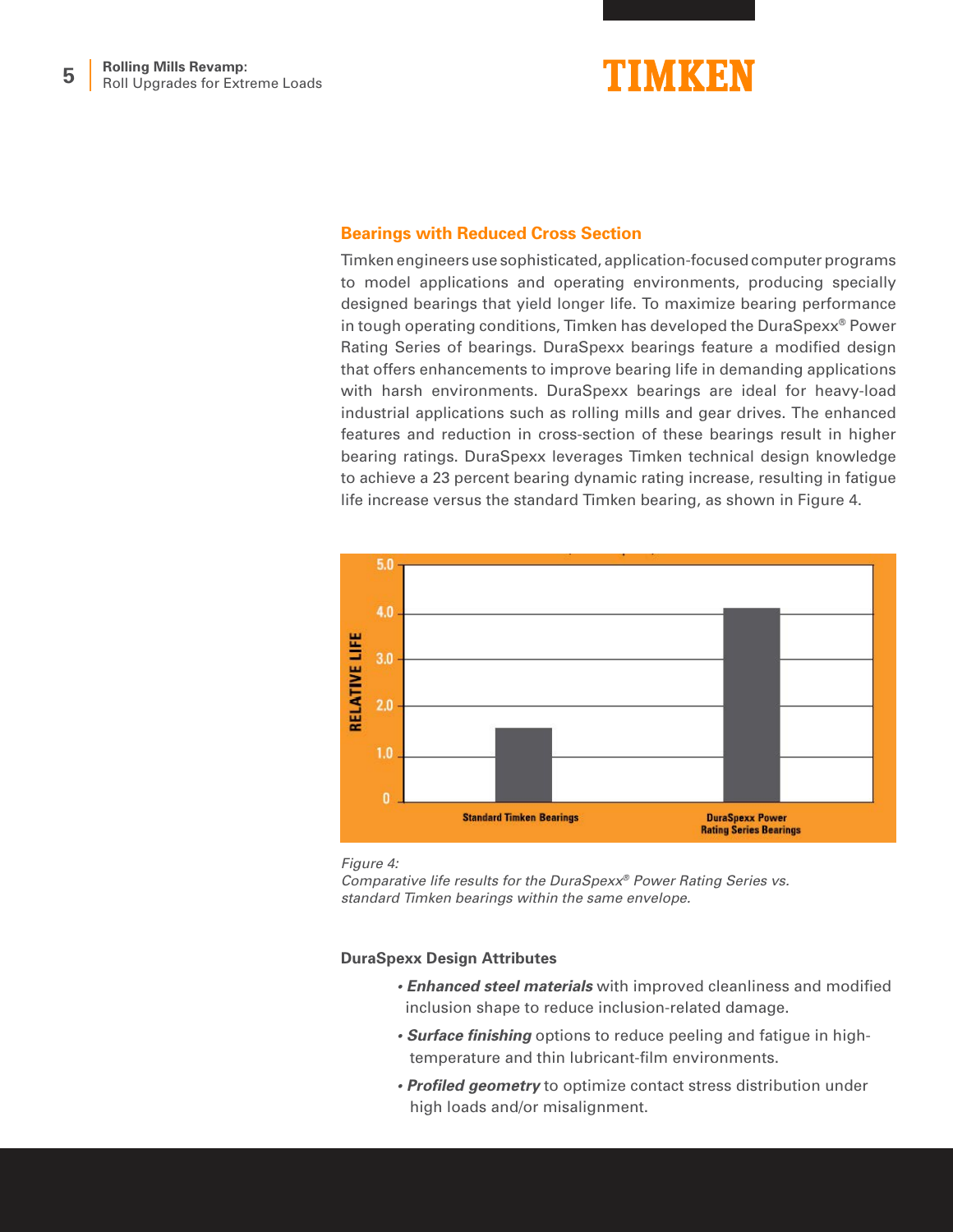

### **Case Study – Existing Solution and Problem Description**

This application is performed on rolls of 2-HI mills, but could be extended to the back-up rolls of 4-HI mills. Figure 5 shows the roll load and current fillet radius detail.



Figure 5: Roll load and fillet radius detail.

### **Mill design attributes**

Mill type: 2-HI mill Roll barrel diameter: 990 mm Barrel width: 2180 mm Roll neck diameter: 595 mm Roll neck to barrel ratio: 60 percent Screw-down distance: 2980 mm Roll body material: Steel Young's modulus: 210000 MPa Poisson's ratio: 0.3 Tensile yield strength: 250 MPa Tensile ultimate strength: 460 MPa The isometric view of the roll is shown in Figure 6.





Figure 7: Expanded view of the four-row tapered bearing.

### **Operating conditions**

Max. rolling load: 2200 tons (= 21582 kN) Max. rolling speed: 220 m/min at pass line

### **Timken bearing**

Figure 7 shows an expanded view of the four-row tapered bearing made up of two double inner rings, four single outer rings, one inner-ring spacer and three outer-ring spacers.

Bearing: Four-row tapered roller bearing M280049DW-M280010

Envelope: 595.312 x 844.550 x 615.950 (I.D. x O.D. x width in mm) Timken rating:  $C90(4) = 4400$  kN

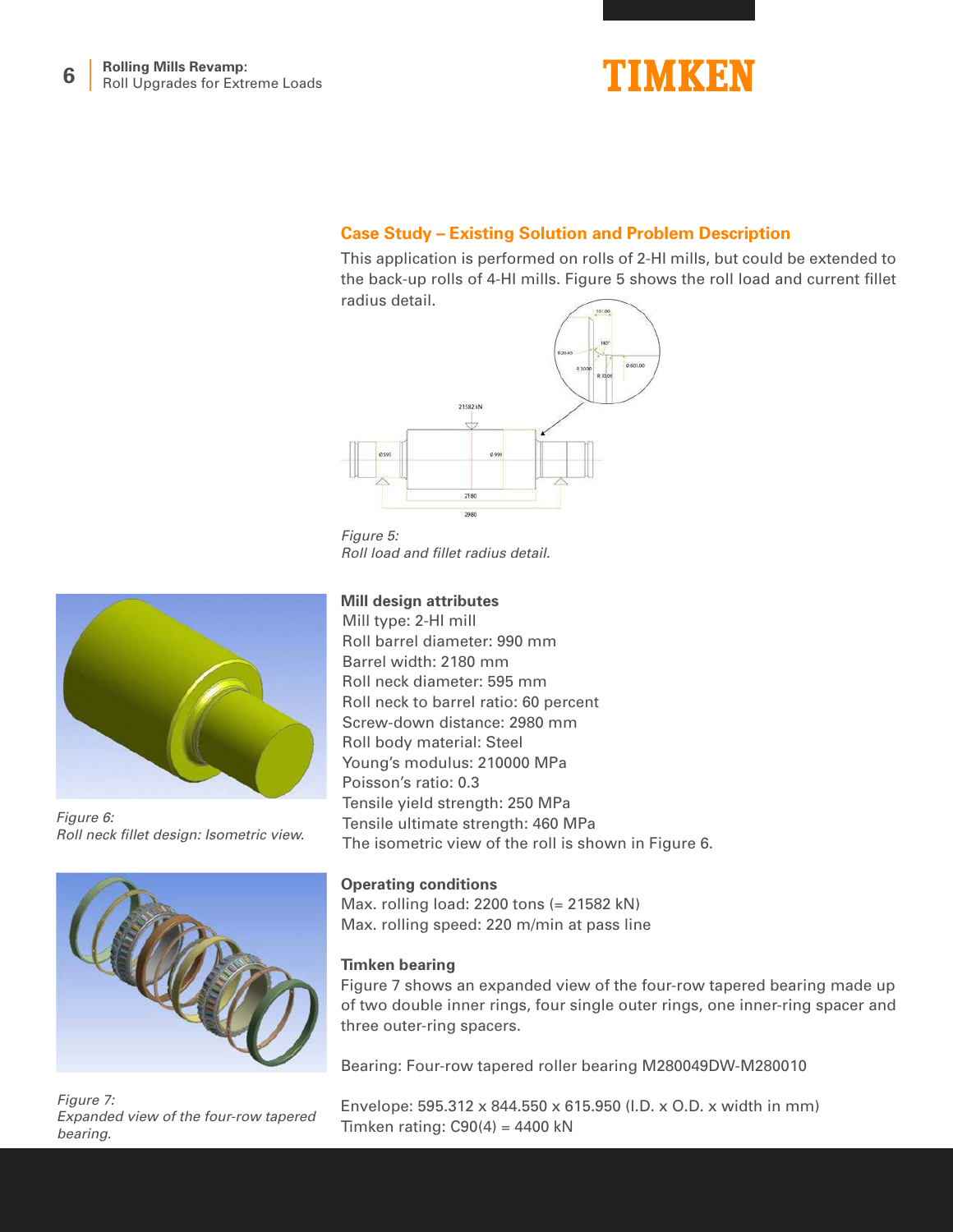## **TIMKEN**



Figure 8: Computer model: Isometric view.

### **Computer model**

Figure 8 shows the isometric view of the computer model. The computermodeled application is shown in Figure 9.

The adjusted bearing fatigue life L10a of the maximum loaded row, presented in Figure 10, is 2800 hours.



Figure 9: Computer model.



Figure 10: Adjusted bearing life.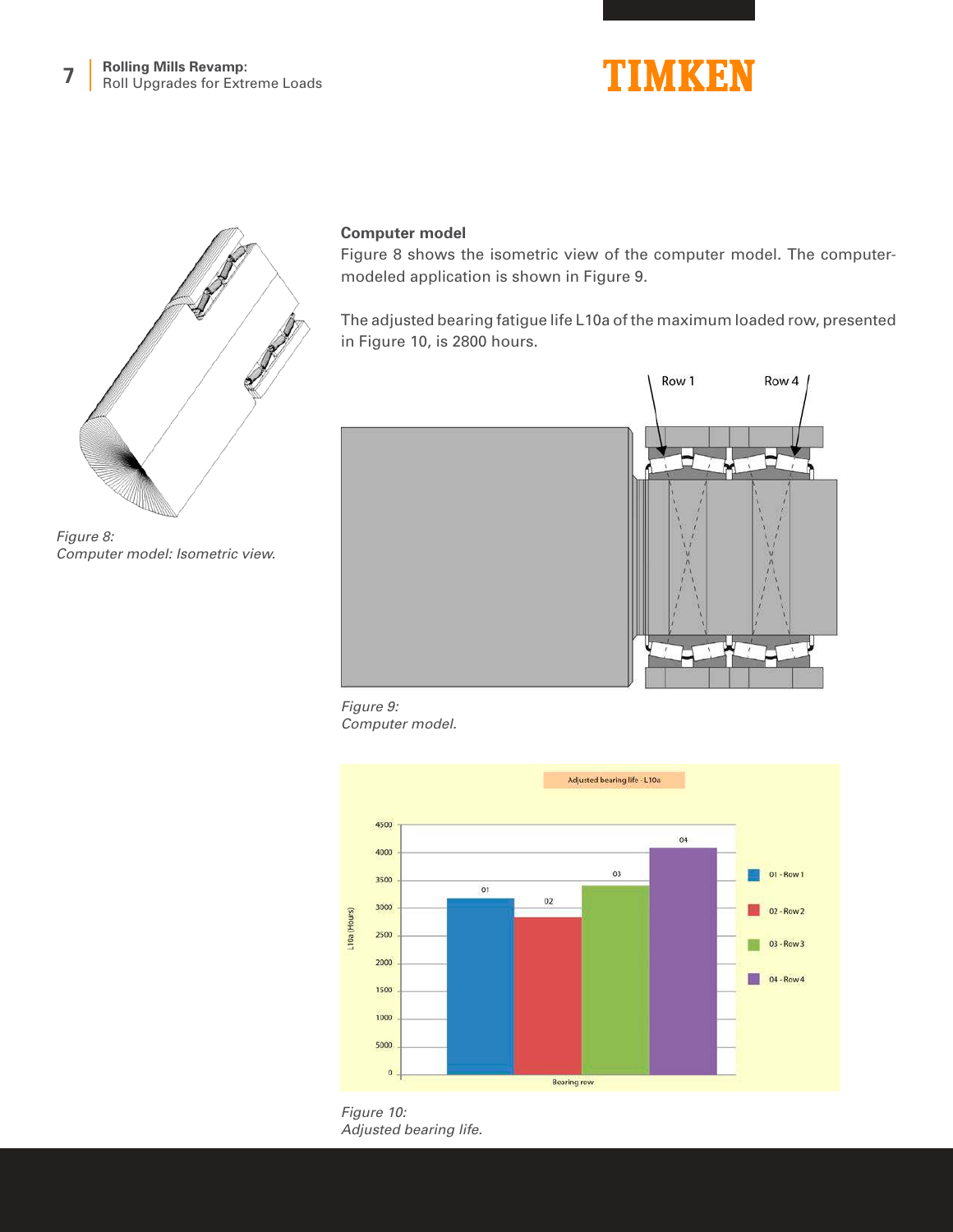## TIMKEN



49359 27042 14815<br>8116.1

Figure 11: Roll neck assessment before upgrade: Maximum stress and fatigue life.

Since the bearing cups are stationary in the chocks, only one part of the cup carries the rolling load at any given time. This part is called the 'load zone'. Roll neck bearing cups are marked on their back and front faces to show four quadrants. The cup face markings enable the user to keep a record of which quadrants have been used in the load zone. A good practice is to mount the bearing with quadrant number 1 of each cup in the load zone, then during subsequent inspections rotate to each of the others, in sequence, until the procedure repeats again with number 1. The rotation of the cups at every inspection will extend the useful life of the bearing by incrementally distributing the load over the entire cup raceway.

The roll maximum stress on the fillet area of 352 N/mm2 and the roll fatigue life of 4400 hours are presented in Figure 11.

### **Problem description – roll neck breakage**

The roll was broken at its fillet radius area, as shown in Figure 12. The customer requested Timken Support for solutions to increase roll neck strength and keep the new bearing fatigue life within acceptable limits. There were no reported issues with the existing bearing selection.



Figure 12: Roll neck breakage.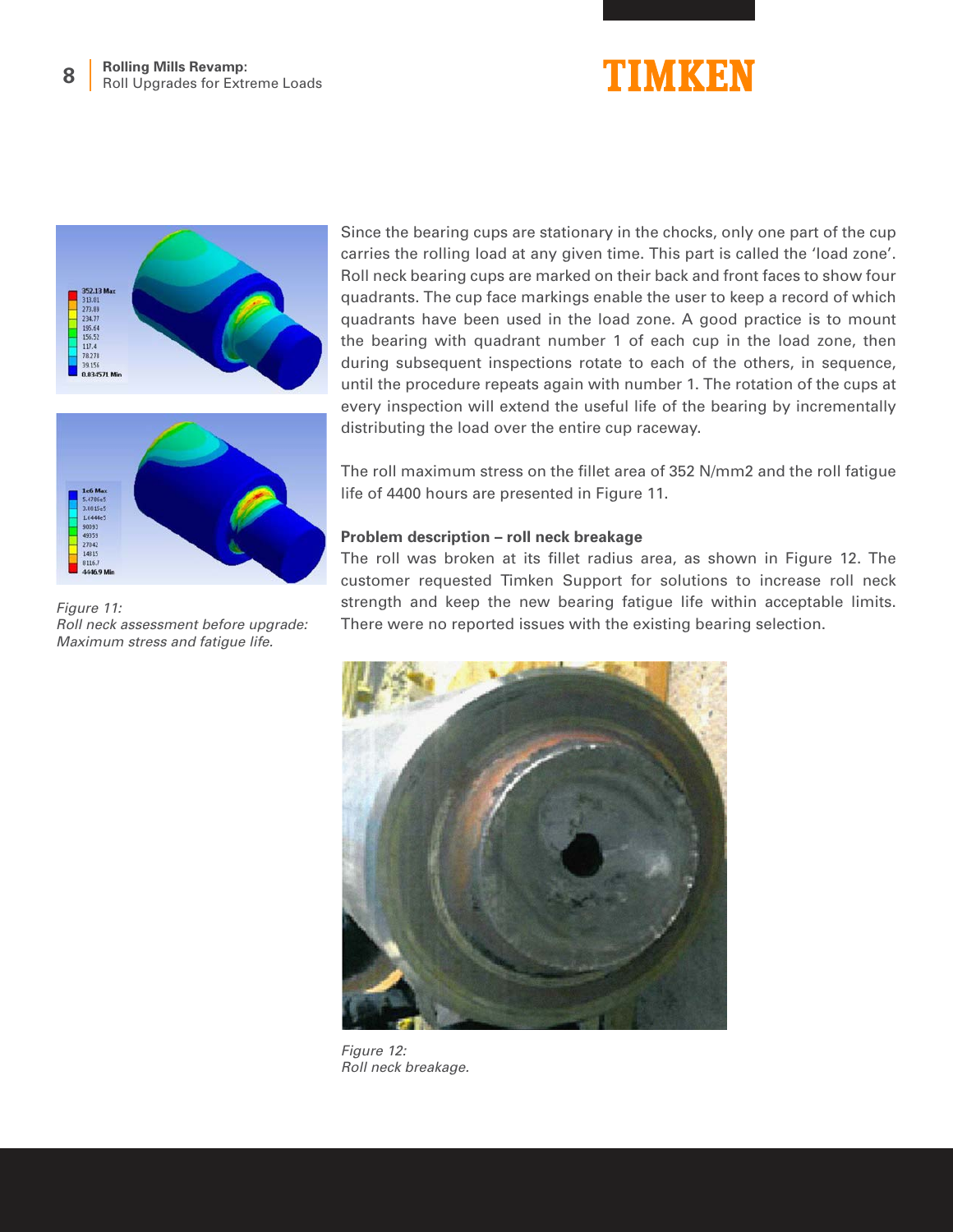

### **Case Study – Timken Roll Upgrade Solution**

Timken suggested roll design optimization by increasing the neck diameter from Ø595 to Ø610 mm and replacing the existing fillet radius with a compound fillet (Figure 14). The bearing external diameter and width were maintained at their initial values. Note that the mill chock covers and seals had to be replaced due to the larger bearing bore.

### **1. Increase Roll Neck Diameter (from 595 to 610 mm)**

### **Mill design attributes**

Roll barrel diameter: 990 mm Barrel width: 2240 mm Roll neck diameter: 610 mm Roll neck to barrel ratio: 62 percent

### **New Timken bearing**

Bearing: four-row tapered roller bearing NP825343-NP205014 (shown in Figure 13)

Envelope: 610.000x844.550x615.950 [ID x OD x Width in mm] Timken rating: C90(4) = 5020 kN with standard Timken bearing Timken rating: C90(4) = 6175 kN with DuraSpexx**®** bearing design



Figure 13: Bearing schematic.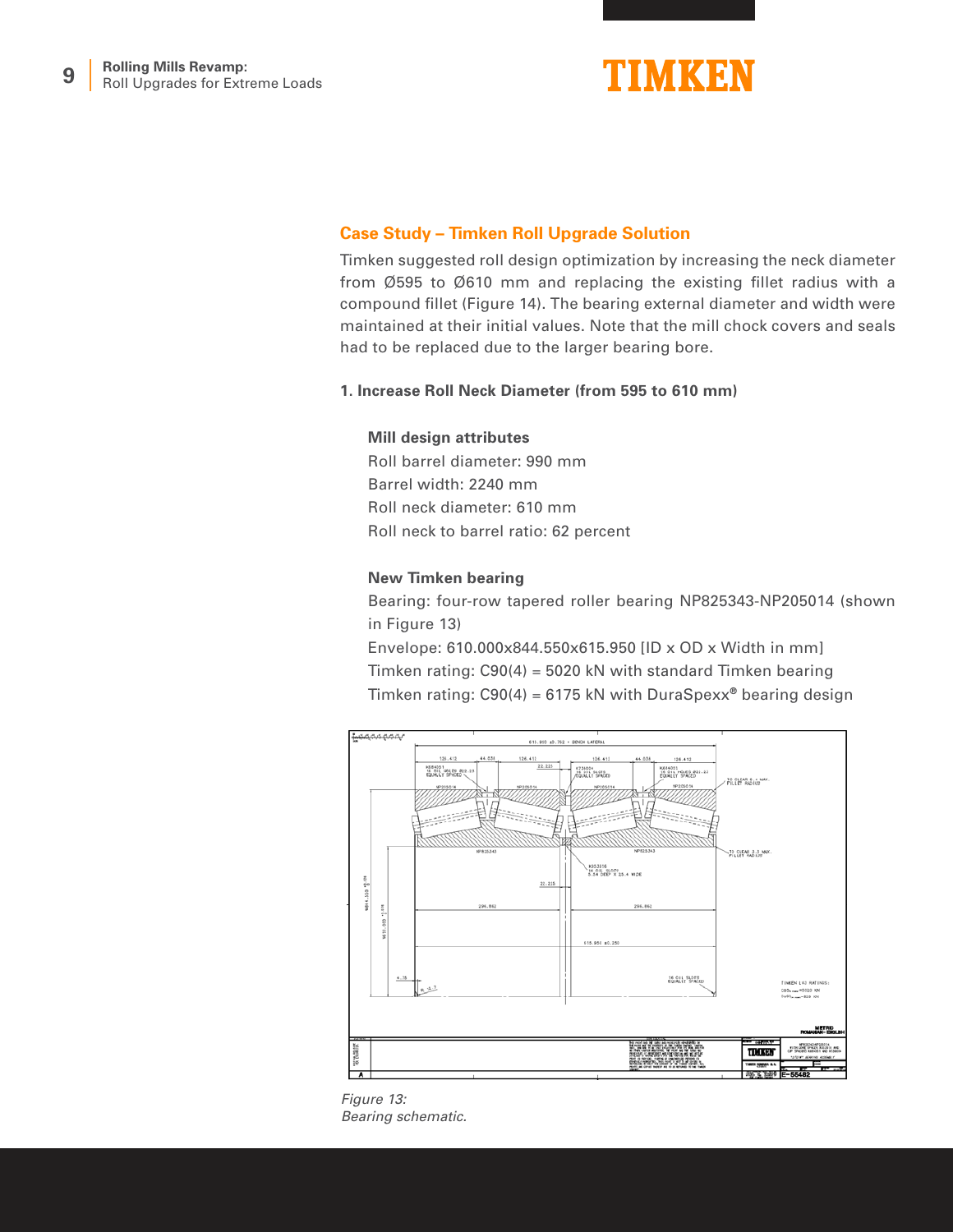





### **2. Replace Existing Fillet Radius with Compound Fillet Radius**

The adjusted bearing fatigue life L10a, shown in Figure 15, is 4500 hours for the standard Timken bearing and 9000 hours for the DuraSpexx® bearing design.